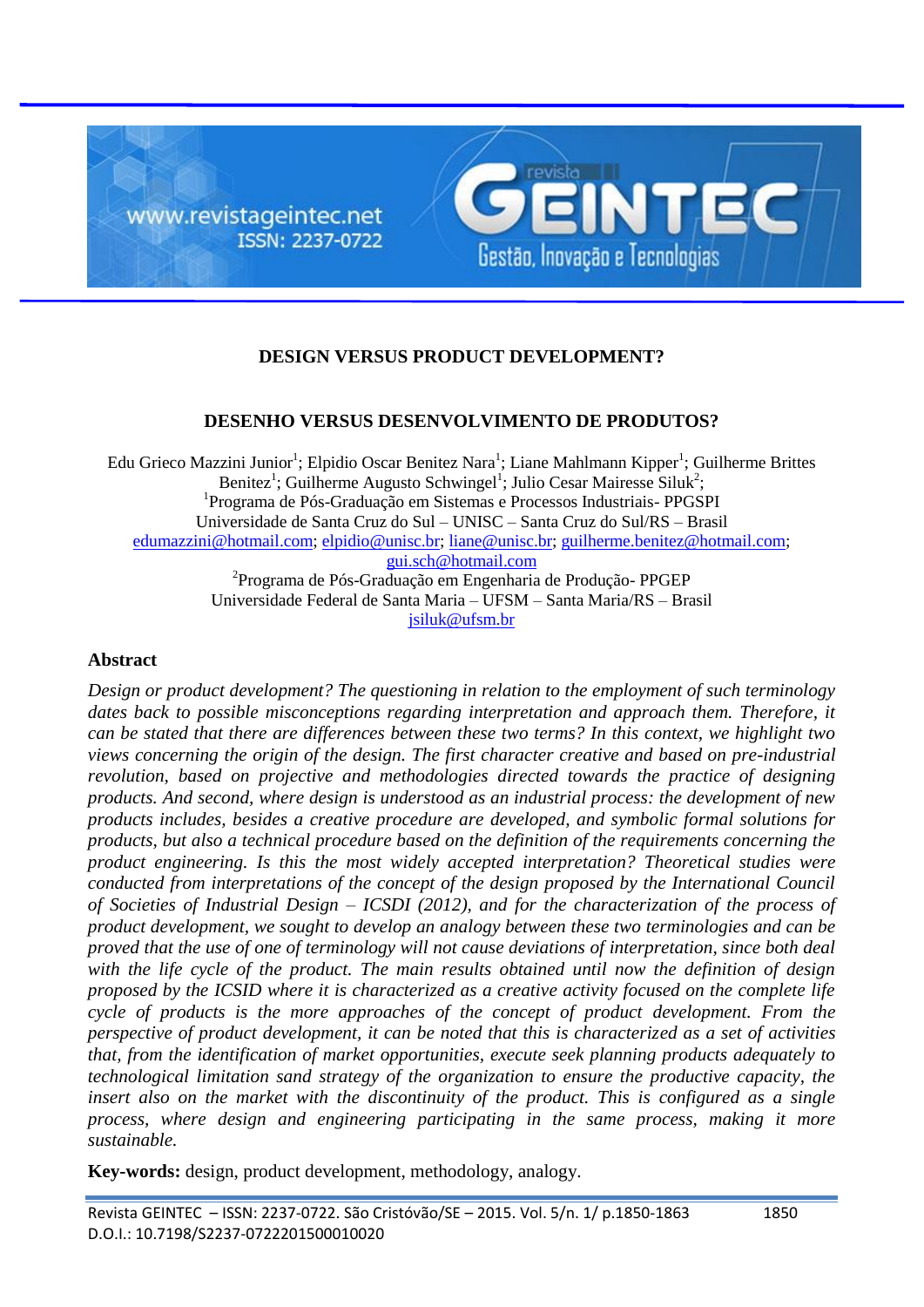## **Resumo**

*Desenho ou desenvolvimento de produtos? O questionamento em relação ao emprego de tal terminologia remonta a possíveis equívocos de interpretação e abordá-los. Portanto, pode-se afirmar que existem diferenças entre esses dois termos? Neste contexto, destacam-se dois pontos de vista sobre a origem do design. O primeiro caráter criativo e com base na revolução pré-industrial, com base em metodologias projetiva e voltada para a prática de projetar produtos. E, segundo, onde o design é entendido como um processo industrial: o desenvolvimento de novos produtos inclui, além de um processo criativo são desenvolvidos, e as soluções formais simbólicas para os produtos, mas também um procedimento técnico com base na definição dos requisitos relativos à engenharia de produto. É esta a interpretação mais aceita? Estudos teóricos foram realizados a partir de interpretações do conceito do projeto proposto pelo Conselho Internacional das Sociedades de Design Industrial - ICSDI (2012), e para a caracterização do processo de desenvolvimento de produto, buscou-se desenvolver uma analogia entre estas duas terminologias e pode ser provado que a utilização de uma das terminologias não irá causar desvios de interpretação, uma vez que ambos os acordos com o ciclo de vida do produto. Os principais resultados obtidos até agora, a definição do projeto proposto pelo ICSID onde é caracterizado como uma atividade criativa voltada para o ciclo de vida completo de produtos são as mais abordagens do conceito de desenvolvimento de produtos. Na perspectiva do desenvolvimento de produtos, pode-se destacar que este se caracteriza como um conjunto de atividades das quais, a partir da identificação de oportunidades de mercado, buscasse executar o planejamento de produtos de forma adequada às limitações tecnológicas e a estratégia da organização, de modo a assegurar a capacidade produtiva, a inserção no mercado com também a descontinuidade do produto. Este se configura como um processo único, onde design, engenharia e demais especialidades envolvidas participam do mesmo processo tornando-o mais sustentável.*

**Palavras-chave:** projeto, desenvolvimento de produto, metodologia, analogia.

## **1. Introduction**

The industrial revolution brought about the development of production processes for new products, evolving from a craft industry to a production of industrial character. These changes led to a series of gradual changes in organizations, especially in how its products are designed, engineered, produced and released in the market.

Within this context, it is clear that the terminology associated with the process of product development, distances itself from an isolated action from both internal and external customers of organizations. This process is proposed for the understanding of all stages of the projective act in a unified manner in order to create and schedule a corporate culture focused on the pursuit of customer satisfaction from the reduced use of resources. On the other hand the design can be highlighted in the sense that, according to the National Confederation Industry (1996), is characterized as a creative process and solution provider, based on the development of functional aesthetic values, advancing to productive spheres, technological, cultural and economic.

Thus, is it possible to point out differences between design and development of products that may restrict the use of one or other terminology?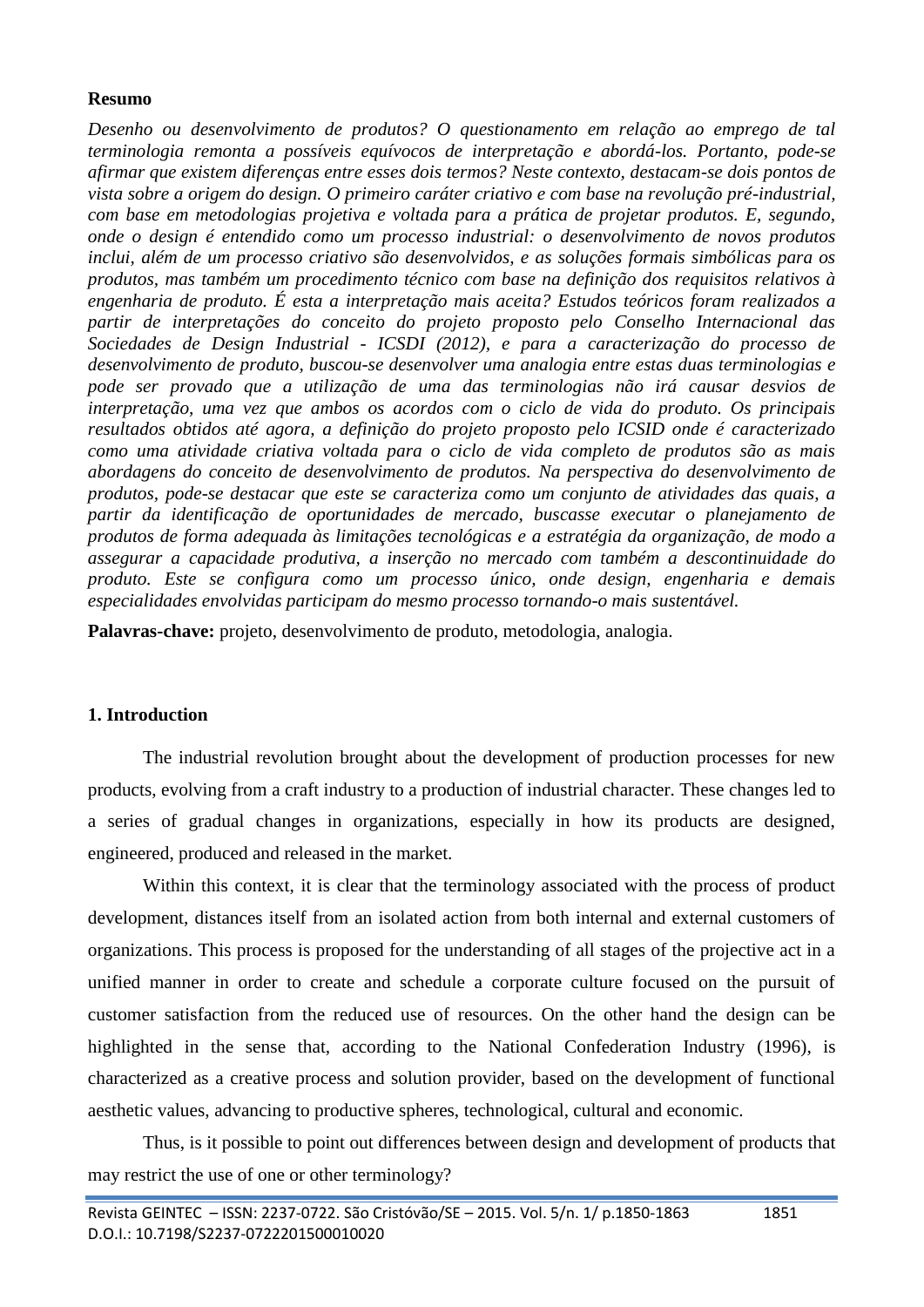Therefore this study aims to, through literature review, investigate and expose conceptual and operational characteristics of design and product development in order to verify that the use of either will cause differences in terminology propositions.

To achieve the proposed objective of the study it was developed an investigative study, trying to format an overview of issues that encompass the theme of work. The study initially addresses theoretical aspects in order to characterize the design and product development. After completing this task, it seeks to develop an analogy between these two terms, thereby seeking to identify compatibility between them in order to show that using one of the terminologies will not cause interpretation deviation.

#### **2. Design or product development?**

Gaining market requires organizations, in order to achieve market differentiation, the development of actions that enable competitive advantages over the competition, through strategies such as reducing costs and increasing productivity. In some industries, especially those that rely on product development, the ability to differentiate in the market, according to Petter (2009, p.02), "should value how their products are designed, manufactured and presented". Therefore, Varandas Junior and Miguel (2012, p.185) emphasize that this condition is configured in a fundamental way for "building and sustaining competitive advantages".

In this context, Dias Filho (2004, p.03) states that design acts as "a link between production processes and users". Since, according to the author, this bond is shown as a "strategic tool indispensable to the extent that it can interpret the desires of people in order to materialize them into products".

However, Wolff (2010), Libânio (2011) and Lorenzini et al. (2011) emphasize that the design process is still presented in a confusing way for organizations, especially with regard to the staff and processes involved. This happens to such a degree that in certain industries, the design is still seen with the purpose of just "beautify the previously planned product, absenting it during the integration steps that comprise the project" (Godoy et al., 2012, p. 780). Based on these considerations, according to Barros Filho (2003, p. 03), defining the design is not a simple task, "because it is a multidisciplinary activity that presents itself through various qualifications, the conceptualization of design is done in a broad and abstract way, which causes misconceptions about its real understanding".

The analogy between design and product development has been debated by researchers, such as Eguchi and Pinheiro (2008) and Gomes and Passos (2011). They highlight that possible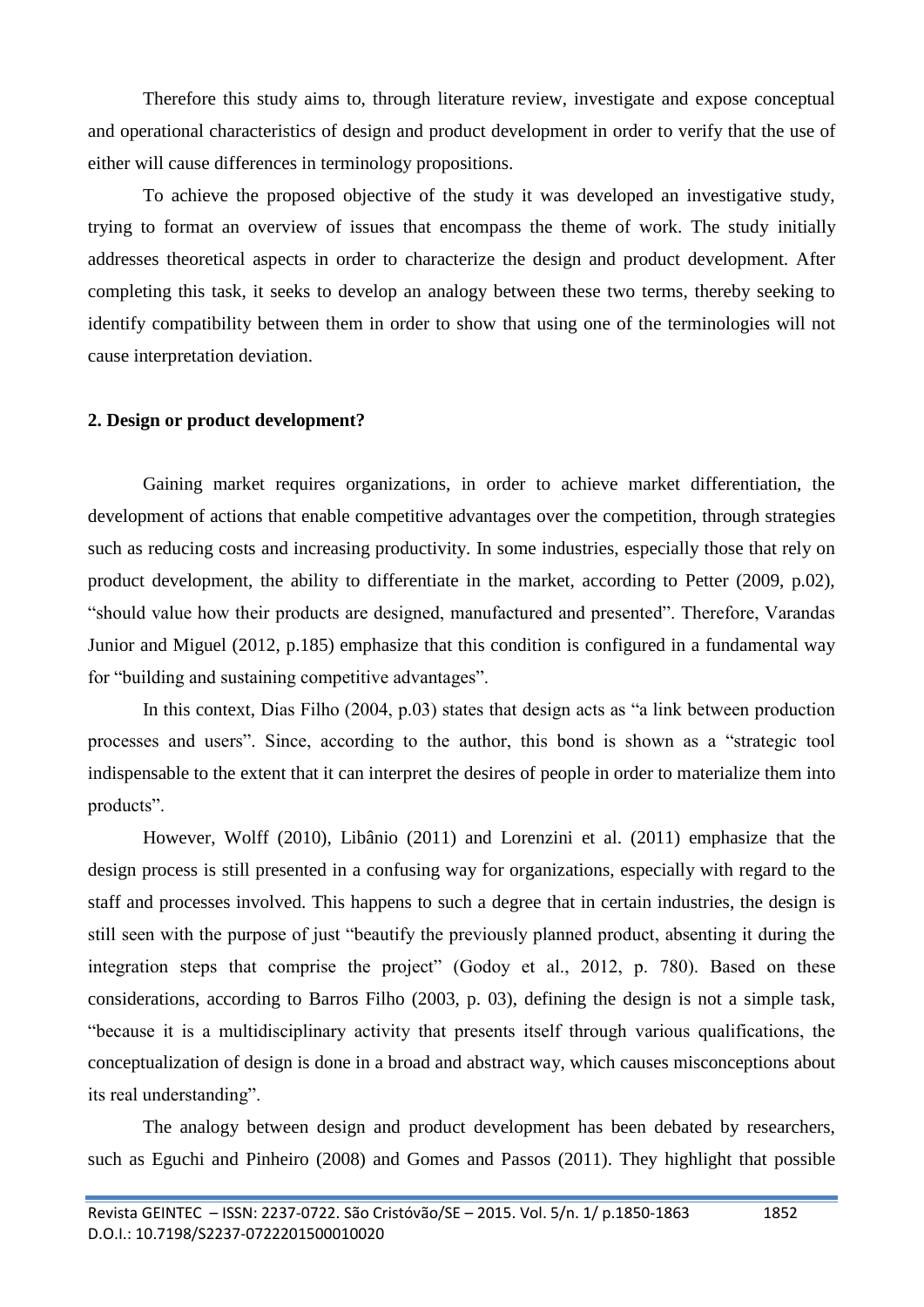misunderstandings as to the interpretation of these two terms may be associated with interpretation of the concept as well as the role of design within organizations based in developing products. This view is supported by Monteiro, Valente, Paschoarelli and Silva (2007) by highlighting a constant concern to distinguish design from other activities characterized by development and production of artifacts.

## **2.1 Fundamentals of Design**

<u>.</u>

The term design ascended through the Industrial Revolution when the production of mass consumption began to spread across Europe. According to House et al. (2007), artisans and intellectuals sought to define a concept to translate the product design process, from the initial idea through the production on an industrial scale. During the time of the Industrial Revolution, the main feature sought in a product was functionality, even though there were already efforts to improve the appearance of the products. However, it was only in the early twentieth century, especially in Germany, through the Bauhaus school<sup>1</sup>, that studies regarding the aesthetic improvement of industrial products combining form to function started.

The concept of product design has evolved over time and currently, the designers not only concern about the visual appearance of the product but also with the needs of the target audience and the relationship among the product developed, mankind, and environment.

Conceptually for Maldonado (1961), design is a projetual activity that consists in determining the formal properties of objects to be industrially produced.

Kotler (1989) ensures that the design is an attempt to combine customer satisfaction with the company's profit, innovatively combining the five main components of design: performance, quality, durability, appearance and cost.

Schulmann (1994) argues that design is a process of multidisciplinary character project, focusing on solving problems related to the development of a new product.

Bonsiepe (1997) highlights that the design seeks to improve the quality of the products developed through adaptation of morphological and functional aspects, of production processes, and of the materials used in manufacturing, to enable the design of products socially included and sustainable.

<sup>&</sup>lt;sup>1</sup>School of Art, Desing and Architecture (1919 – 1933), which aimed to "reconcile the handmade wisdom with industrial production, identifying in the figure of the designer not only a creator of forms, but also na expert in materials and technologies employed" (MONTENEGRO, 1995, p.178).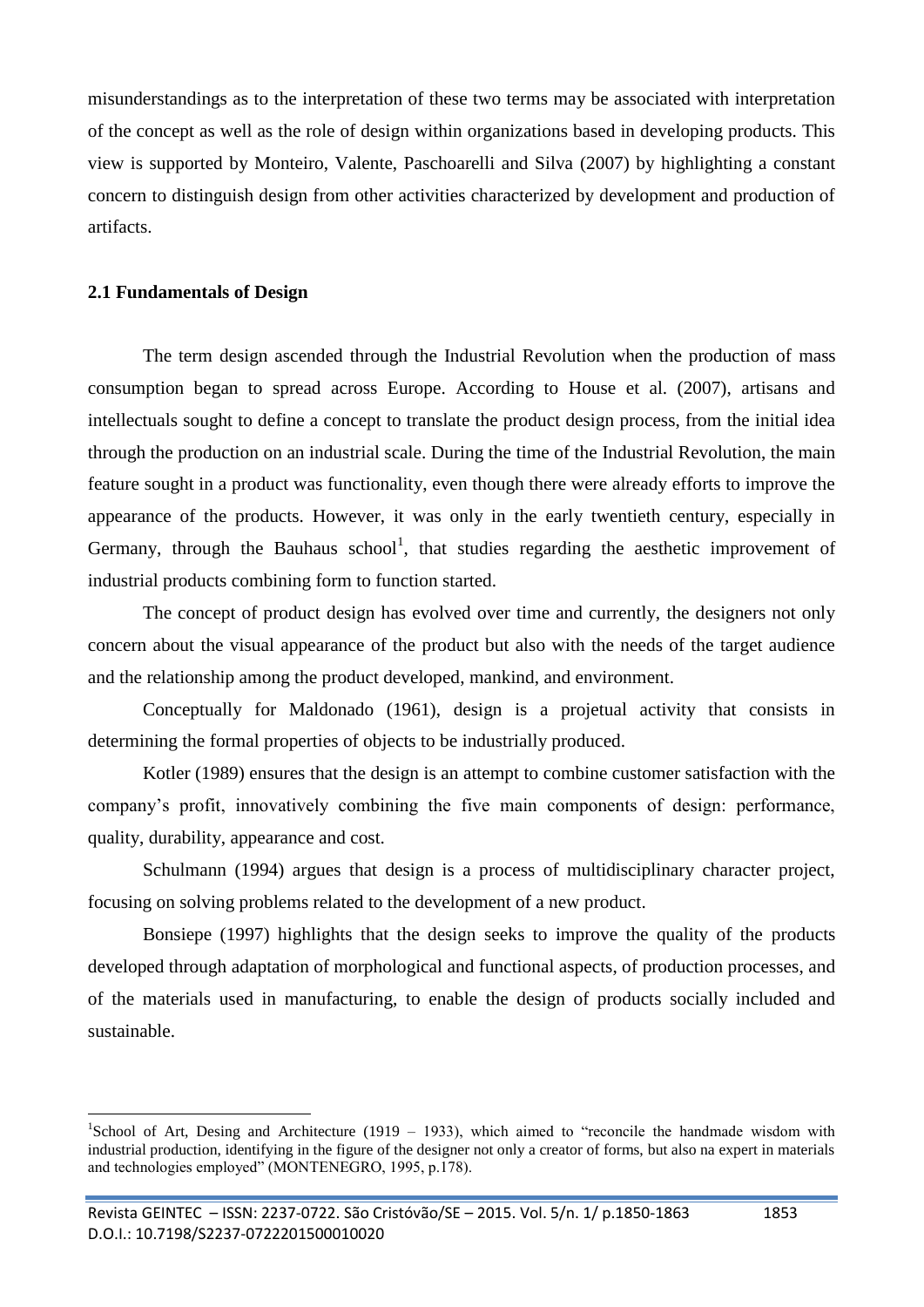For Gomes Filho (2006), the design is the tool with which people can count on to get better results in the quality of objects in general, because it is where the designer plans to implement all the desired qualities of a product, tied up to its technological nature and all other existing processes in its production phase.

Niemeyer defines design as a scientific activity of designing, therefore, the "project is the way in which the professional, equates, in a systemic mode, data from ergonomic, technological, economic, social, cultural and aesthetic nature, answering concretely and rationally to human needs" (2009, p.22).

Thus the updated definition of International Council of Societies of Industrial Design (ICSDI. 2012) is highlighted, where the design is a creative activity whose aim is to establish the multi-faceted qualities of objects, processes, services and its systems in whole life cycles. Therefore, design is the central factor of innovative humanization of technologies and the crucial factor of cultural and economic exchange.

The concept of design also defines a social and cultural aspect, which the designer should know, study and take into account when creating a product or project. Thus, Kunz (2002) reports that design activity imply a taste that is identified in the cultural set of a society. The observation of customs and preferences is what should provide the guidelines of the project. Thus the successful form of a design would be a compilation of the conveniences of a particular social group.

Regarding the understanding that the designer should have of the target audience prior to project development, Löbach (2001) mentions that in the process of product usage the user needs are satisfied by providing certain functions to the product, in the process of configuration of industrial products, the designer and the industrial designer have to optimize the functions of a product aiming to satisfy the needs of future users. From that, it is understood that the industrial designer should know the multiple needs and desires of users and user groups, in order to provide the products with the appropriate features for each case.

It is also highlighted that the success or failure of a product, nowadays, depends extensively on a good design, and because of this more and more companies invest in specialized professional and research in areas related to design. "Design is a process that never ends and its management are essential to the success of the innovation policy of a company" (MOZOTA et al., 2011, p. 63). Thus, also according to the author, two purposes for managing the design by organizations are distinguished. The first is to provide an understanding among management processes and design between managers and designers. The second one refers to the ability to integrate the management methods to design processes determined by the organization.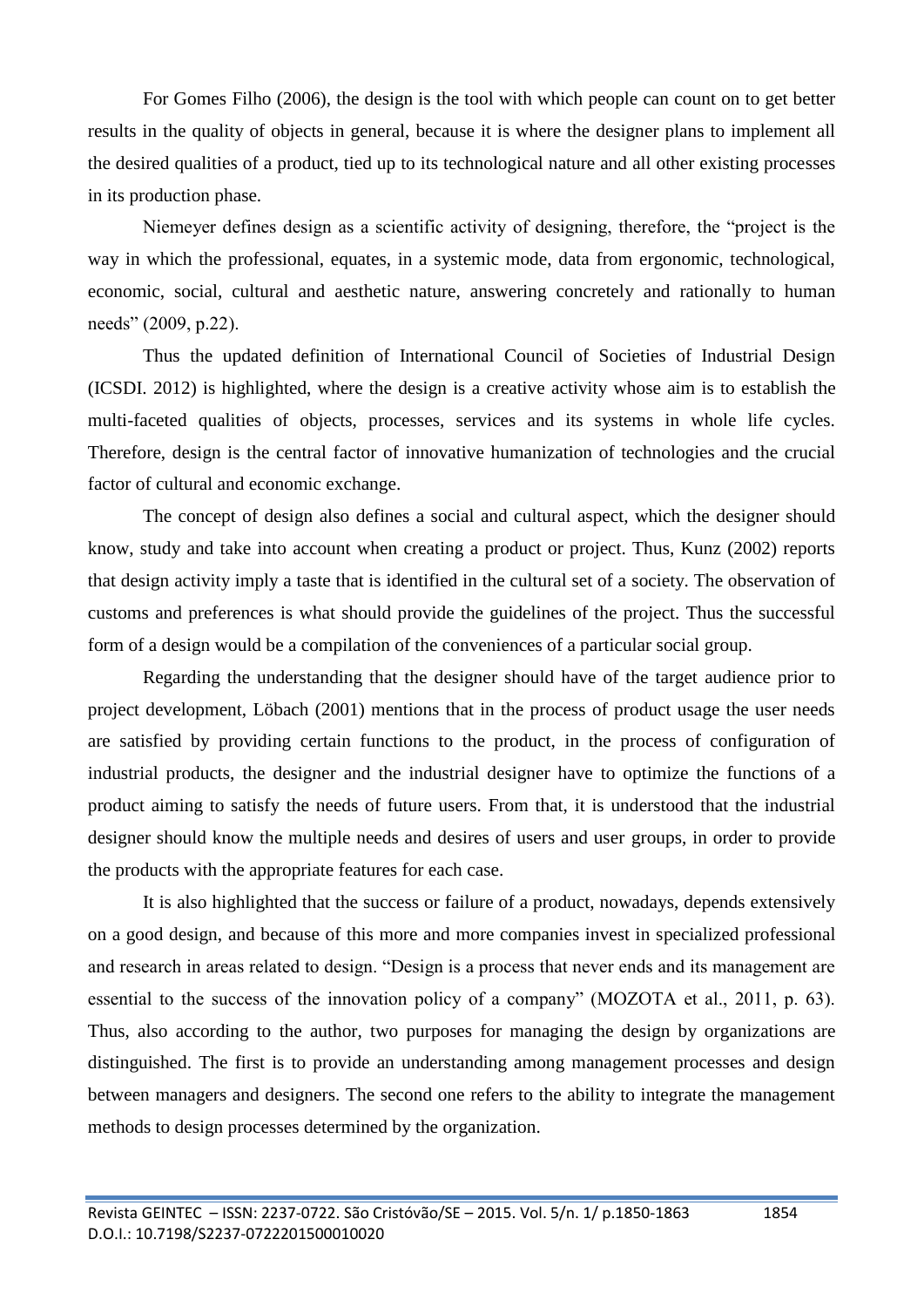It is possible, then, to verify the importance of the influence of design not only in the creation of products, but also in the definition of policies, making it essential for the organization to reach commercial success.

It is perceived then, that design is increasingly present in the context of organizations and the value created from its implementation as well as the possibility of managing the same has become crucial. On the other hand, although it is possible to identify the possibilities of design, few companies have the understanding on how to manage it. The vast majority of companies still present some resistance to include it in their strategy according to Martins (2004); Brunner et al., (2010) and Wolff et al., (2010).

Thus, is it possible to point out differences between design and product development? Are there conceptual or operational differences that may restrict the use of one or other terminology?

## **2.2 Differences between design and product development**

In this context, Eguchi and Pinheiro (2008) highlight two views concerning the origin of the design as a basis for understanding its scope. The first, of creative character, based on pre-industrial revolution, focused on project methodology and oriented to the product design based on the needs and desires of customers.

As for the creative character, the projective methodologies widely spread in the context of product design stand out. Where, according to Baxter (1998, p. 64), "the projetual methodology is a guiding element that serves to facilitate and organize the steps necessary to solve a problem." However, according to Camiloti and Maffazioli (2011, p.03), predominantly in the area of design, "it is observed that projective activity, supported by widespread methods, focuses on addressing the issues in a somewhat Cartesian way, with reduced reflective, critical and analytical intake".

To Bomfim (1995), the use of a methodology is required due to the increasing complexity of the variables involved in a project, indicating a model with five variables that determine the development of the project, such as: the designer, the organization, the consumer, the company and the product itself, which represents the need of the market and the consumer. The same author, according to Camiloti and Maffazioli (2011, p.03), also mentions "that the methods are tools used in the development of a product and depend on the technical and creative ability of those who use them".

According to Table 01, it can be verified that, in a general review, the flow of projecting new products based on projetual methodologies mentioned follows a common cycle. These stages of development of design projects are presented in Figure 01.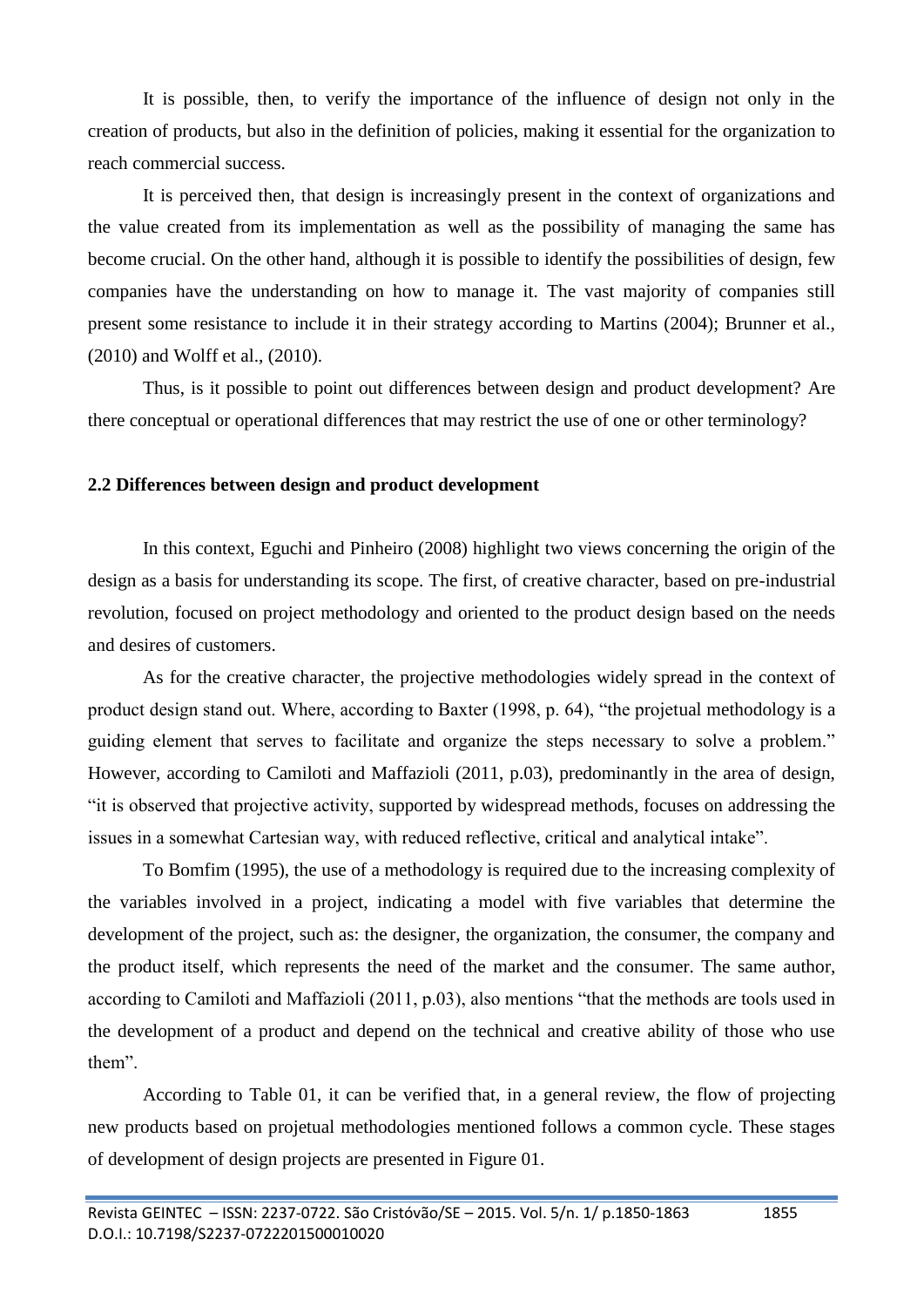Figure 01: Stages of project development of the company.



Source: Author's collection (2013)

From the perspective of the design of new products, according to Figure 01, it can be seen that the methodologies analyzed have as the initial stage of each project the conduction of a briefing. At this stage, the consumer informs the expectations, that is, what need to be done by the organization, which verifies the problem to be solved. From this evaluation, the company offers alternatives to the contractor by developing the concept for the product to be produced.

Subsequent to briefing, comes the draft project, projetual stage of the design of new products, in which the company verifies if the project is able to be forwarded or needs altering in order to be consistent with the needs of the costumer.

After the draft project approval by the consumer, the development stage starts, in which the company seeks to solidify the concept already defined in the draft through a solution that is definitive. It occurs through detailing the approved draft, in the preparation of technical documentation, verification of materials that will be used and the development of adjustments that are necessary for the understanding of the project by the customer. Still at this stage, a virtual presentation is built through the use of specific software so that the solution can be presented to the contractor and approved.

From the service request to the company, the definition of the scope of the project is initiated, formally ratified by the signing of a service providing proposal, in which the deadlines, activities and responsibilities of both parties are defined, and also the fees and forms of payment. This proposal is adaptable to each type of service request, so that the projective stages are established in a personal manner. According to Phillips (2008, p.87), "detailing the project scope is also called briefing, developed collaboratively between the applicant and the project group". The manager of new product planning, represented by the designer of the company, has the operational responsibility for implementing the project. Thus, the company uses the performance of this manager in the events that lead to the changes in the project scope, assuming, thereby, there responsibility for the renegotiation of it. With the projetual solution approved, the executive project begins, stage related to the manufacture of the product developed and the consequent finalization of projecting the new product.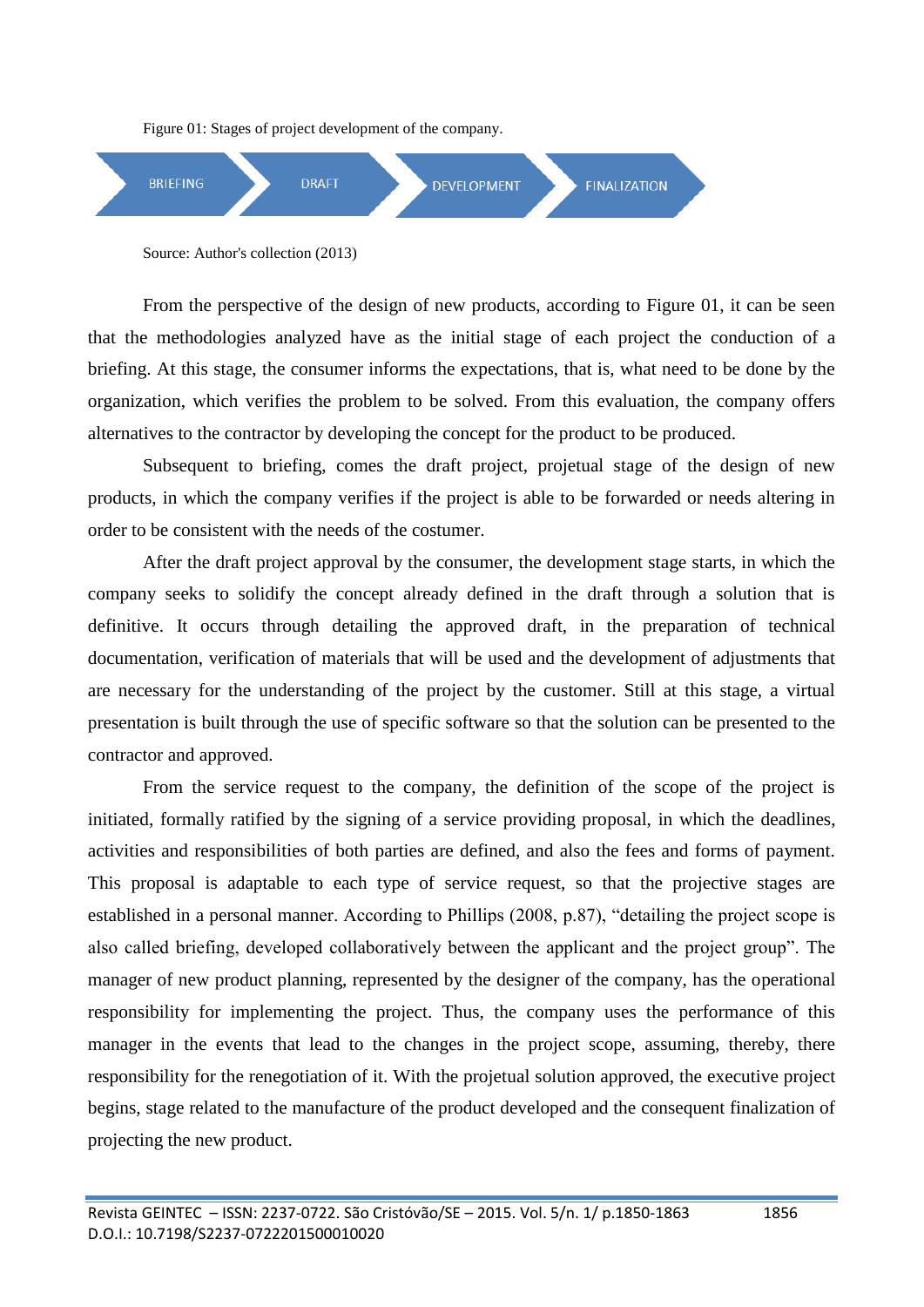As for the second view presented by Eguchi and Pinheiro (2008), design is understood as a manufacturing process, meaning that, the development of new products encompass beyond a creative procedure, seeking to define formal and symbolic solution of the product, as well as a technical procedure, based on the definition of requirements relates to product engineering<sup>2</sup>. This view, still according to the authors, is currently the most accepted interpretation.

From the perspective of developing new products, managing desing, according to Magalhães (1997) and Mozota et al. (2011), should manifest itself in three levels, as described in Figure 02.





To Avendaño (2002) managing the design refers to a "set of diagnostic activities, coordination, negotiation and design activities that can be developed both in the external consultant activity and in the organization itself, interacting with the sectors responsible for the production, financial-economic and marketing planning, enabling its active participation in the decisions of products". Also according to the author, it displays a magnified view, integrative and interactive with all parts that make up the design process.

Still, according to Gomes and Passos (2011, p.07), with the development of engineering and design, were added to the process of product development issues related to "cost, marketing and manufacturing, for example. And the current reference models of each view no longer differ in their process". In this respect, Back (2008) states that the reference models help to systematize and make the process of product development more formal, besides integrating it to other business processes with the participants of the supply chain and final customers. For Romano (2003) the reference

<u>.</u>

 $2$  "Involves product design with drawings, dimensional parameters, setting materials, etc." (Martins, 2004, p. 45).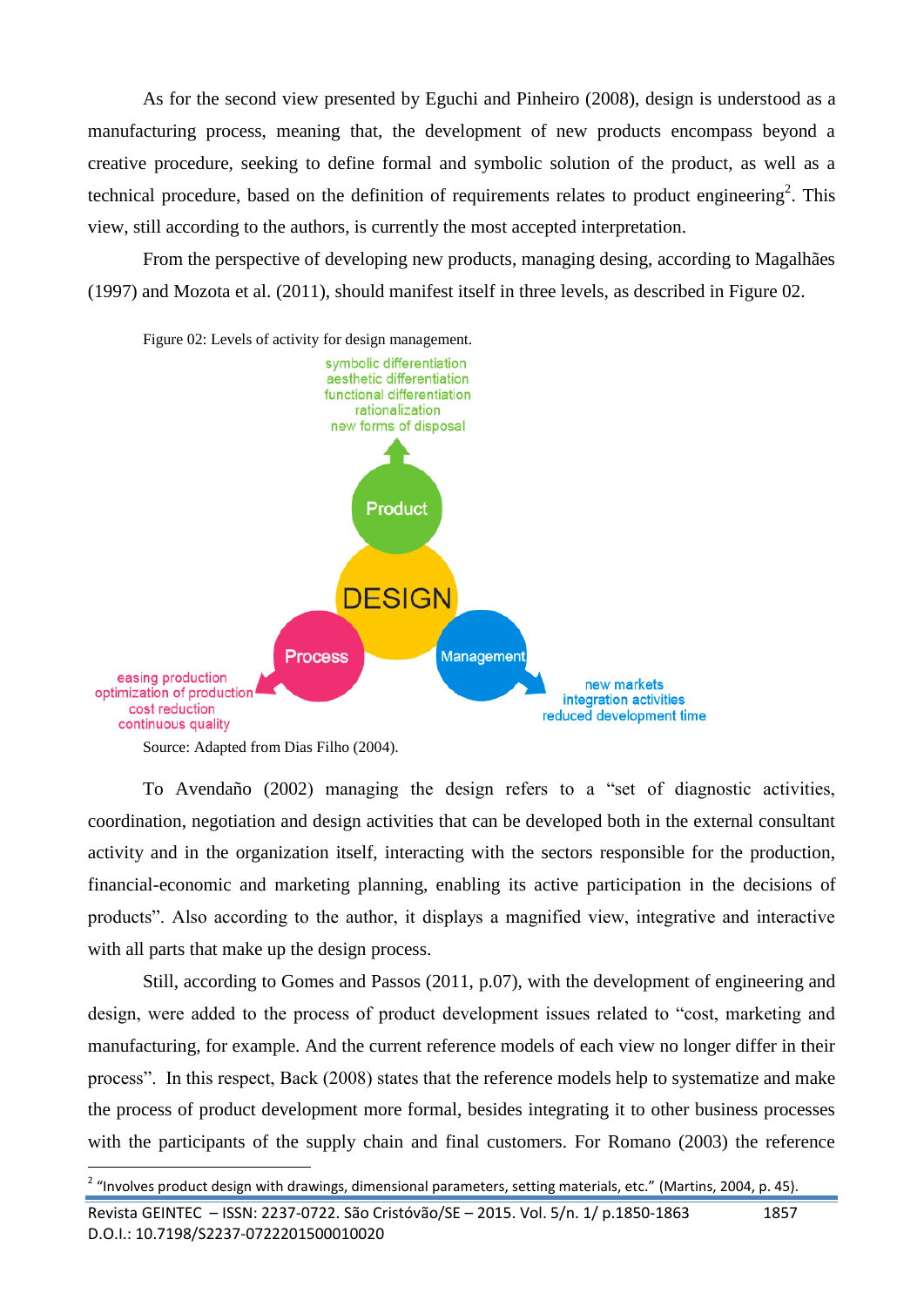models can represent processes of industrial sectors, serving as parameters for the companies in these segments to develop improvements in their processes and thereby establish a specific model.

Therefore, Rozenfeld et al. (2006) states that developing products consists of a set of activities through which is sought, from a market need and the possibilities and technological constraints, and considering the competitive strategies and company product, to reach the design specifications of a product and its production process, so that manufacturing is able to produce it. Still, according to Slack et al. (2002) and Toledo et al. (2008), from the perspective of organizations, "product development has a strong influence on other factors of competitive advantage, for example, cost, speed, delivery reliability and flexibility". Therefore, it stands out, according to Barros Filho (2003, p. 04), two visions related to product development. One where it should respond to "all the stages through which the product passes, from the identification of customers' needs to disposal of the product after its use". Another refers to "multidisciplinary, integration and concurrency" of the constituent activities of product development.

From these considerations, there is the reference model Rozenfeld et al. (2006), figure 03, representing in a unified and generally manner, all activities necessary for the management process and new product development. These are organized in macro phases, to ensure the completion of each related activity in a structured and integrated way.



The macro phase of pre-development is the development and definition of which products will be developed by the organization. From these assessments in developed the project scope through a macro planning of the project to be developed, containing all the information necessary for implementing it.

After that, the macro phase of development begins, and it develops through five stages:

It starts from the informational project, where all of the information set forth in the previous macro step is interpreted and translated into design requirements, in order to develop as a final result of this phase, the specifications of the product being developed.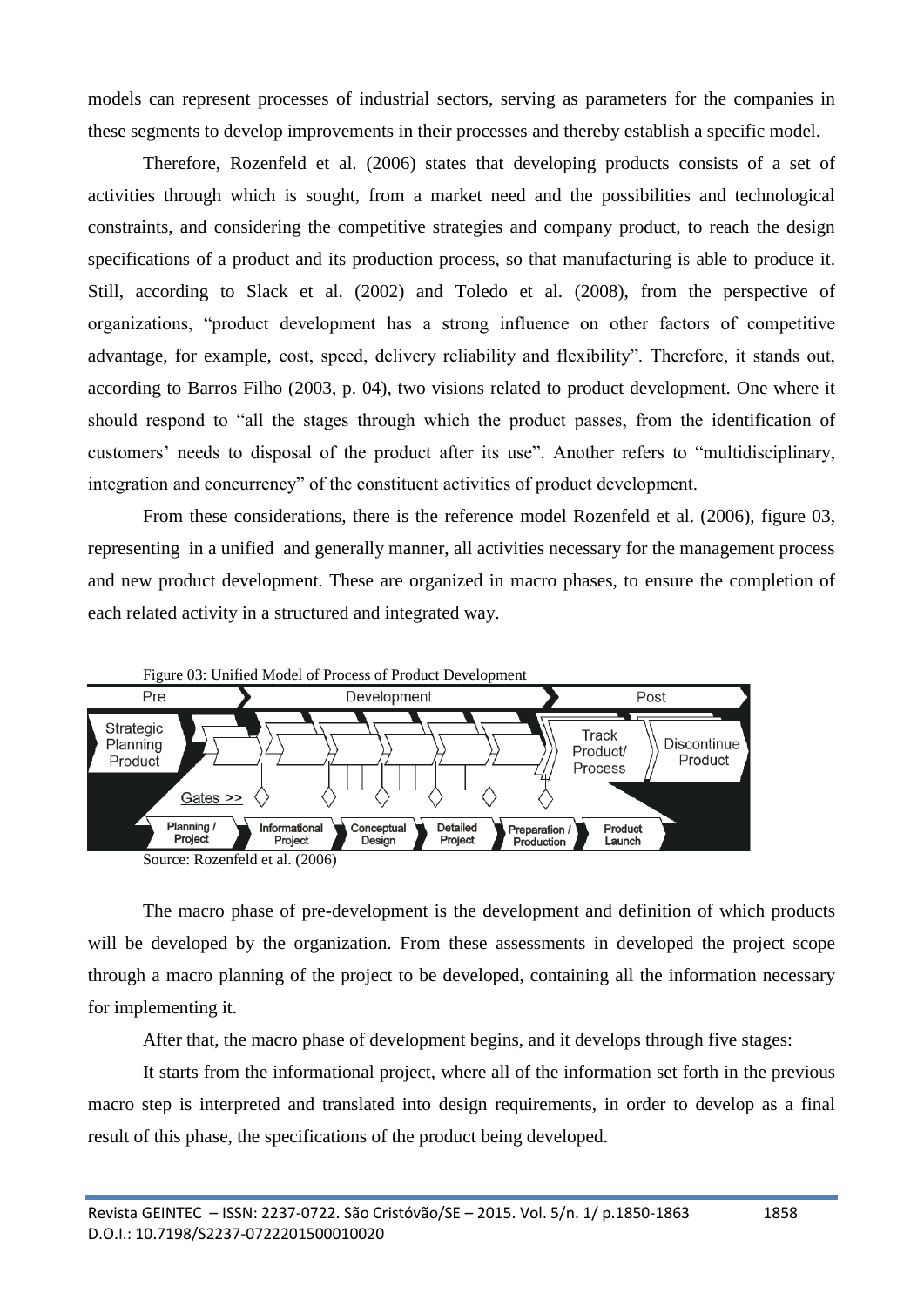From the definition of informational design, the conceptual design begins, the second stage of macro development. In this, it is sought to develop alternatives that can serve as a solution to the problem of the project undertaken and therefore this solution should be in accordance with the product specifications already laid down. This phase is characterized by the application of projective methodologies, in order to obtain better results for solving the project.

The third phase, called detailed design, seeks to transform the solutions developed in the previous step into technical requirements, preparing the product for production. At this stage the technical documentation is developed, the definition of the raw material used, the definition of suppliers, use test with the use of physical models, as well as the planning of the production process.

The fourth stage refers to preparation for the production, which seeks to put the product on the market, therefore, this phase is characterized by the development of manuals and personnel training.

Finishing the macro development phase, occurs the launch phase of the product, which seeks to logistical planning for product distribution, marketing characteristics, marketing and customer service, so that the product can be launched on the market.

The third macro phase, post-development, is divided in two phases: phase of accompanying the product, whose objective is to assess customer satisfaction, monitor product performance, review and evaluate the processes involved and document the knowledge acquired during the development of the project. The second phase, discontinue product, serves to evaluate and detect the end of product life, when it has no more economic and competitive advantages for the organization and thus effecting the termination of the project.

Rozenfeld et al. (2006) also highlights the support processes such as engineering change management, when there is need for changes in product and process developed for improving the process of product development, aiming to provide support for process change.

#### **3. Conclusion**

From the considerations set out above, it is highlighted the importance of the performance and design of the product as an essential tool for market differentiation and design of the product as an essential tool for market differentiation and increase of competitiveness for engineering organizations. Where they can compete not only by cost, but by differences based on innovative design solutions that add value to the product as quality and attractiveness (LIDEP/UFMG, 2011). Accordingly, the design ceases to be a creative individual act to be part and limited in an economic context from which it can no longer do without.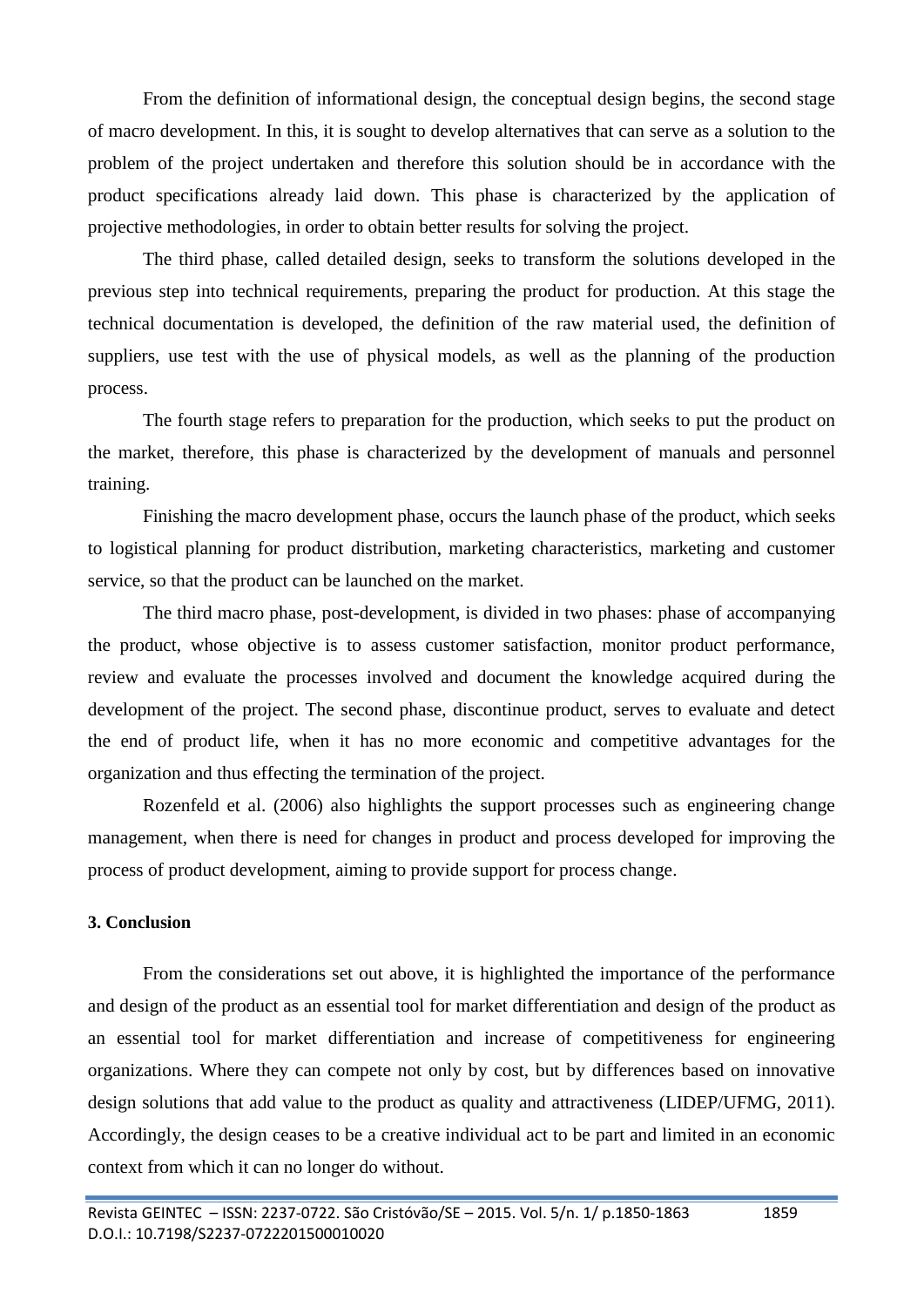As Porter (1999), for a company to gain competitive advantage, it must adopt strategies to deal with existing competitive forces in the market, which the author ranks as: rivalry among competitors and entry of new competitors in the market, threat of substitute products, bargaining power of buyers and suppliers, focus on cost leadership, promotion of product differentiation and specialization in a particular market segment are generic strategies, i.e. , they are methods for dealing with competitive forces. Through these strategies, the design finds ways to incorporate in business practices.

The design, according Gimeno (2000), reduces costs, to the extent that its work is oriented to satisfaction of desires and needs requested by the client. But it is the product differentiation that design is configured as an instrument of fundamental importance, because this generic strategy also addresses the segmentation. According to Ferreira (2008) and Mazzini Junior (2010), the products absorb the subjectivity of symbolic values and communication design. Users of these products identify with symbolic references and become part of the social group consumption of a particular product and, while sharing a lifestyle, consumers determine market segmentation.

This hypothesis is corroborated by Rozenfeld et al. (2006), where he ensures that organizations should seek more than cost and technical performance. Aspects such as product quality in meeting the different requirements of customers, and the ability to manufacture desirable conditions ensure the competitiveness of the organization. According to the author, in addition to the gains in quality of product and process design, product development can enhance competitive advantages such as speed of delivery by designing products easier to produce and assemble, as well as reliability in meeting deadlines delivery through the planning processes of stable manufacturing, easier to implement and control.

Thus, according to Gomes and Passos (2011, p. 07), it is highlighted the importance of design for innovation<sup>3</sup> and participation of the professional or the design process. "This contribution extends the research stage with users and consumers prior to the project, to monitoring the product after its launch and possible discontinuity in the market".

To Gimeno (2000) the development of products must include the production processes in its entirety, having in the integration of design with engineering the rationalization of the production process.

Rozenfeld et al. (2006) states that the process of product development includes managerial and technical aspects in which an organization transforms market opportunities and information on possible techniques to be used in the production of a product. This process includes the design and

1

<sup>&</sup>lt;sup>3</sup>" Innovation through design process should be a systemic approach, ie to consider all stages of the product or service in question design in the search for creative solutions projetuais" (DZIOBCZENSKI, 2011, p. 62).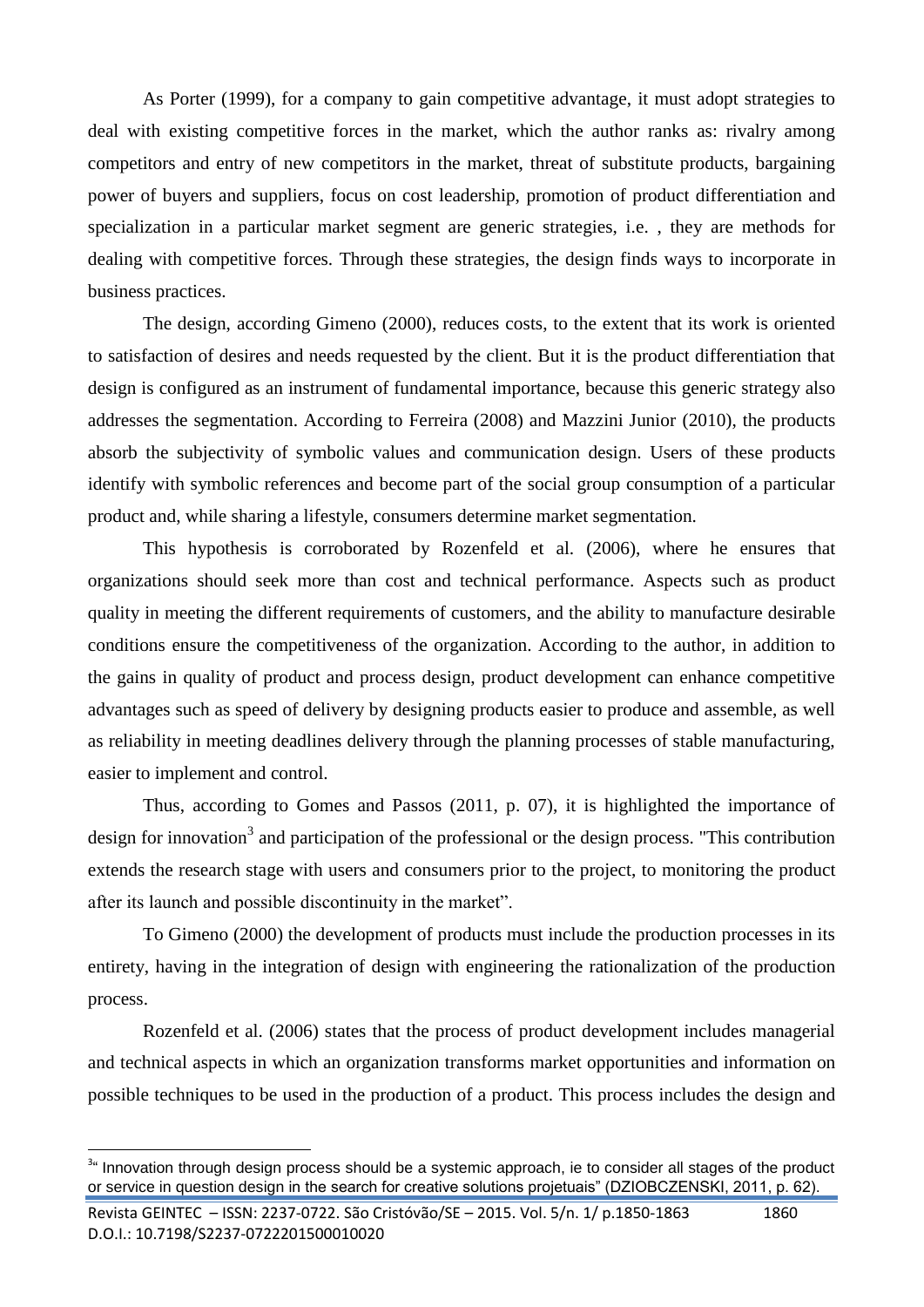development of a new product that is coherent with its life cycle, from planning and finishing up until the withdrawal of its purchase by consumers and its withdrawal from the market.

Therefore, according to Gomes and Passos (2011, p.07), from the interpretation of the definition of both ICSDI to the scope of the design, as for the characterization proposed by Rozenfeld et al. (2006) for the development of products, it can be noted that the two definitions deal with the life cycle of the product, "then one can assume that it will not lead to any kind of deviations using one of the terminologies".

# **References**

AVENDAÑO, L. E. C. **Gestão do Design**. Desine. N.3, out 2002. Available in: <http://www.dezine.com.br/zine/003/avendano\_003.htm>. Accessed in March 2013.

BACK, N.; OLIGARI, A.; DIAS, A.; SILVA, J. C. **Projeto integrado de produtos**: planejamento, concepção e modelagem*.* Barueri: Manole, 2008.

BARROS FILHO, J. R. de. **O processo de desenvolvimento de produtos nas visões do Design e da Engenharia***.* 23º Encontro Nacional de Engenharia de produção. ABEPRO, outubro, 2003.

BAXTER, M. **Projeto de produto***.* **Guia prático para o desenvolvimento de novos produtos***.*  São Paulo: Edgard Blücher, 1998.

BOMFIM, G. A. **Metodologia para desenvolvimento de projetos***.* João Pessoa: Editora Universitária/UFPB, 1995.

BONSIEPE, G. **Design, do material ao digital. Florianópolis**, SC. FIESC, IEL, 1997.

BRUNNER, R.; EMERY, S. **Gestão estratégica do design**: como um ótimo design fará as pessoas amarem sua empresa*.* São Paulo: Mac books do Brasil Editora Ltda., 2010.

CAMILOTI, L.; MAFFAZIOLI, R. Gestão de projeto para a área moveleira: como inovar por meio do design estratégico*.* **Unoesc & Ciência** – ACSA, Joaçaba, v. 2, n. 2, p. 165-172, jul./dez. 2011.

CNI, Confederação Nacional da Indústria. **Design para a competitividade**: Recomendações para a política industrial no Brasil, relatório síntese*.* Rio de Janeiro, DAMPI, Núcleo de Design, 1996.

DIAS FILHO, Clovis. **Design como Diferencial competitivo**. IV Congresso Virtual Brasileiro – Administração. São Paulo, SP. 2004.

DZIOBCZENSKI, P. R. N.; LACERDA, A. P.; PORTO, R. G.; SEFERIN, M. T.; BATISTA, V. J. Inovação através do design: princípios sistêmicos do pensamento projetual*.* **Revista Design & Tecnologia**, Universidade Federal do Rio Grande do Sul - UFRGS, Vol. 2, Nº 03, 2011.

EGUCHI, H. C.; PINHEIRO, O. J. **Design versus artesanato**: Indenidades e contrastes*.* 8º Congresso Brasileiro de Pesquisa e Desenvolvimento em Design. São Paulo, 2008.

FERREIRA, A. R. **A utilização do design na gestão da qualidade: uma mudança de paradigmas no setor moveleiro de Santa Maria** *– RS.* Dissertação (Mestrado em Engenharia de Produção) – Centro de Tecnologia – Universidade Federal de Santa Maria - RS, Santa Maria, 2008.

GIMENO, J. M. I. **La gestión del diseño en la empresa***.* Madrid: McGraw Hill, 2000.

GODOY, L. P.; EVANGELISTA, M. L. S.; PIZZOLATO, M.; FERREIRA, A. R. A utilização do Design como vantagem competitiva no setor moveleiro de Santa Maria/RS*.* **Revista Produção Online**, Florianópolis, SC, v.12, n. 3, p. 779-805, jul./set. 2012.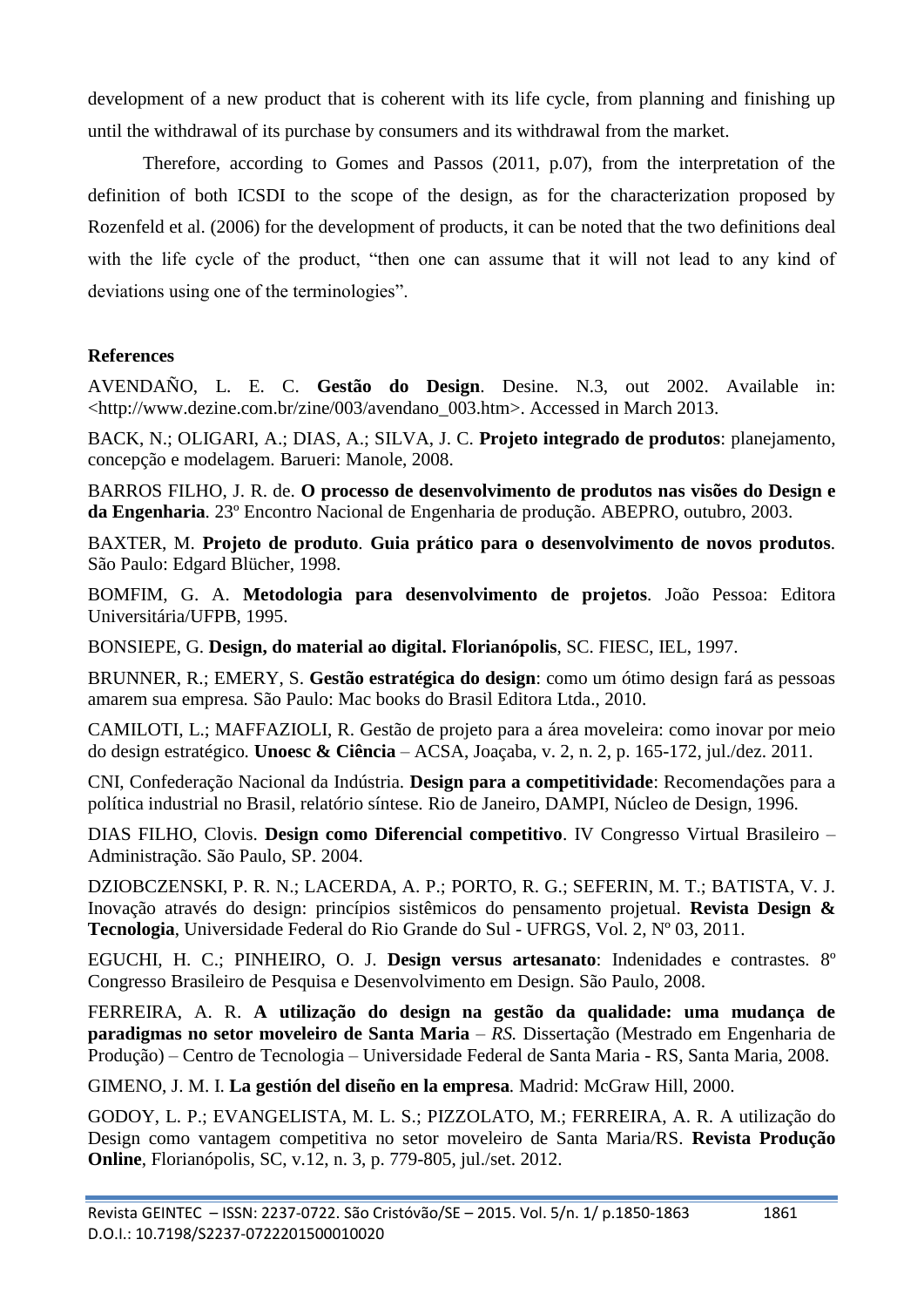GOMES FILHO, J. **Design do objeto**: bases conceituais*.* São Paulo: Editora Escrituras, 2006.

GOMES, M. V. M.; PASSOS, F. U. **Processo de desenvolvimento de produto para micros e pequenas empresas de móveis**: requisitos para um modelo de referência*.* 8º Congresso em gestão de desenvolvimento de produto. Porto Alegre, 2011.

ICSDI - International Council of Societies of Industrial Design. **Definition of design***.* Available in < http://www.icsid.org/about/about/articles31>. Accessed in November 2012.

KOTLER, P. **Marketing***.* São Paulo: Atlas, 1989.

KUNZ, G*.* **Design**: A evolução técnica*.* Vitória: Editora da Universidade Federal do Espírito Santo - EDUFES, 2002.

LIBÂNIO, C. S*.* **O papel do profissional de design e suas interfaces na gestão de design: um estudo de caso***.* 2011. Dissertação (Mestrado em Engenharia de Produção) – Escola de Engenharia, Universidade Federal do Rio Grande do Sul, Porto Alegre, 2011.

LÖBACH, B. **Design Industrial**: bases para a configuração dos produtos industriais*.* São Paulo: Edgard Blücher, 2001.

LORENZINI, G.C.; LIBÂNIO, C.S; WOLFF, F.; AMARAL, F. G. Inovação através da gestão de design: estudo de caso em uma empresa moveleira da Serra Gaúcha*.* In: 8º Congresso Brasileiro de Gestão de Desenvolvimento de Produto, 2011, Porto Alegre. **Open Innovation e a Gestão de desenvolvimento de produtos**: da teoria à prática. Porto Alegre: IGDP, 2011.

MALDONADO, T. **Design Industrial***.* Lisboa: Edições 70, 1961.

MAGALHÃES, C. **Design estratégico: integração e ação do design industrial dentro das empresas***.* Rio de Janeiro, SENAI/DN- SENAI/CETIQT - CNPq - IBICT - TIB, 1997.

MARTINS, R. F. de F. **A gestão do design como uma estratégia organizacional – um modelo de integração do design em organizações***.* Tese (Doutorado em Engenharia de Produção) - Universidade Federal de Santa Catarina, Florianópolis, 2004.

MAZZINI JUNIOR, E. G.; FEREIRA, A. R. **A gestão de projetos como ferramenta de planejamento no design de novos produtos: o caso da indústria de móveis em Santa Maria-rs***.*  VI CONGRESSO NACIONAL DE EXCELÊNCIA EM GESTÃO. Rio de Janeiro, 2010.

MONTEIRO, C. C. F.; VALENTE, E. L.; SILVA, J. C. P. da; PASCHOARELLI, L. C. **Acontecimentos entre o desenho industrial e o design events between the industrial design and the design***.* 4º Congresso Internacional de Pesquisa em Design. Rio de Janeiro, 2007.

MONTENEGRO, R. **Guia de história do mobiliário**: Os estilos de mobiliário do renascimento aos anos cinqüenta*.* Lisboa: Presença, 1995.

MOZOTA, B. B. de; KLÖPSCH, C.; COSTA, F. C. X. da. **Gestão de design**: usando o design para construir valor de marca e inovação corporativa*.* Porto Alegre: Bookman, 2011.

NIEMEYER, L. **Elementos de semiótica aplicados ao design***.* Rio de Janeiro: 2AB, 2009.

PETTER, R. R. H. **A gestão do design como diferencial competitivo**: um estudo de caso nas micro empresas do núcleo dos moveleiros da ACIC de Concórdia - Santa Catarina*.* Anais do XXIX ENEGEP, Salvador, 2009.

PORTER, M. E. **Estratégia competitiva:** técnicas para análise da indústria e da concorrência*.* 8ª ed., Rio de Janeiro: Ed. Campus, 1999.

ROMANO, L. N. **Modelo de referência para processo de desenvolvimento de máquinas agrícolas***.* Florianópolis, 2003. Tese (Doutorado). Universidade Federal de Santa Catarina.